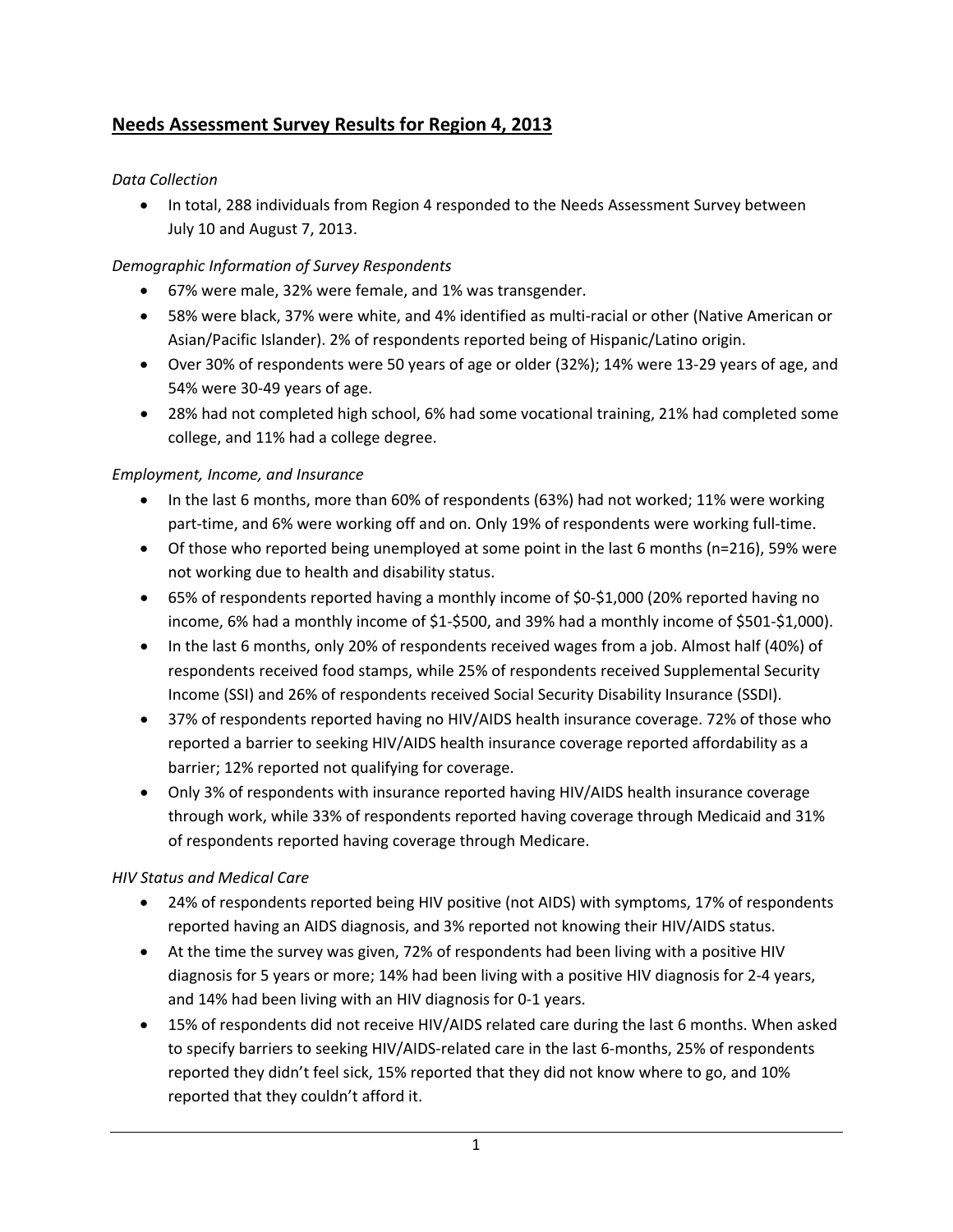• Of those who received HIV/AIDS related care during the last 6 months, 70% reported regularly receiving HIV/AIDS related medical care from an HIV clinic in a hospital/ medical center. Figure 1 depicts the distribution of sources that respondents reported receiving HIV/AIDS related medical care from in the past year.



#### **Figure 1. Regular Source for receiving HIV/AIDS Related Medical Care in the Past 6 months**

- 90% of respondents were taking HIV medications prescribed to them by a doctor during the past year.
- Of those that reported having HIV medications prescribed to them, 90% reported taking their HIV medication all of the time, 8% reported taking their HIV medication most of the time, and 2% reported taking their HIV medication some of the time.
- Of those that reported having HIV medications prescribed to them, 81% reported missing 0 doses in the 3 days before the survey was administered, 10% reported missing 1 dose, and 8% reported missing 2 or more doses.
- Figure 2 presents the distribution of medical care needs reported by persons who did not receive the selected services.